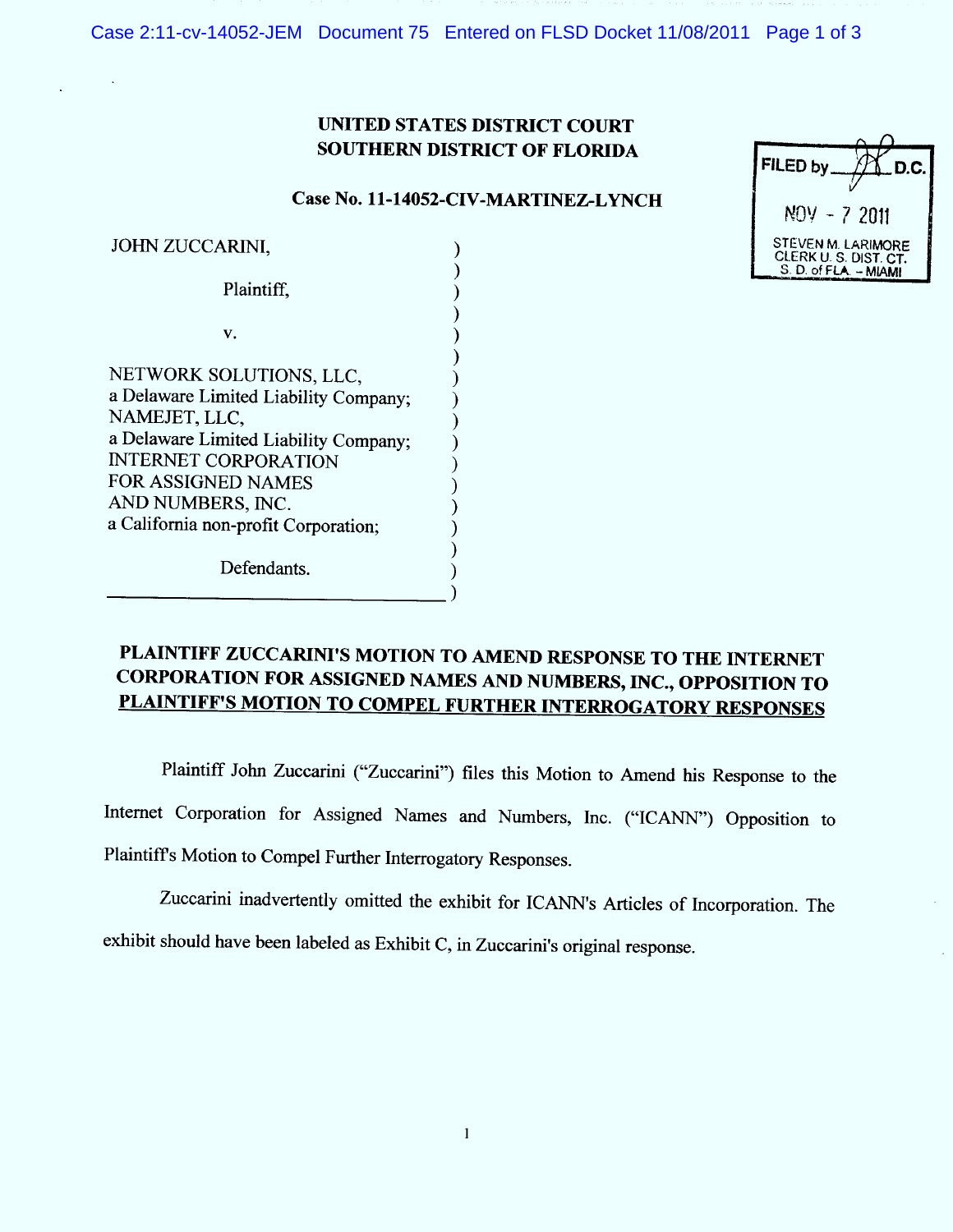Respectfully Submitted, this 4th day of November, 2011.

 $\ddot{\phantom{1}}$ 

i  $By:$ am / porcision

JOHN ZUCCARINI, Pro Se 190 SW Kanner Highway Stuart, FL 34997 (772) 631-3887 raveclub@comcast.net